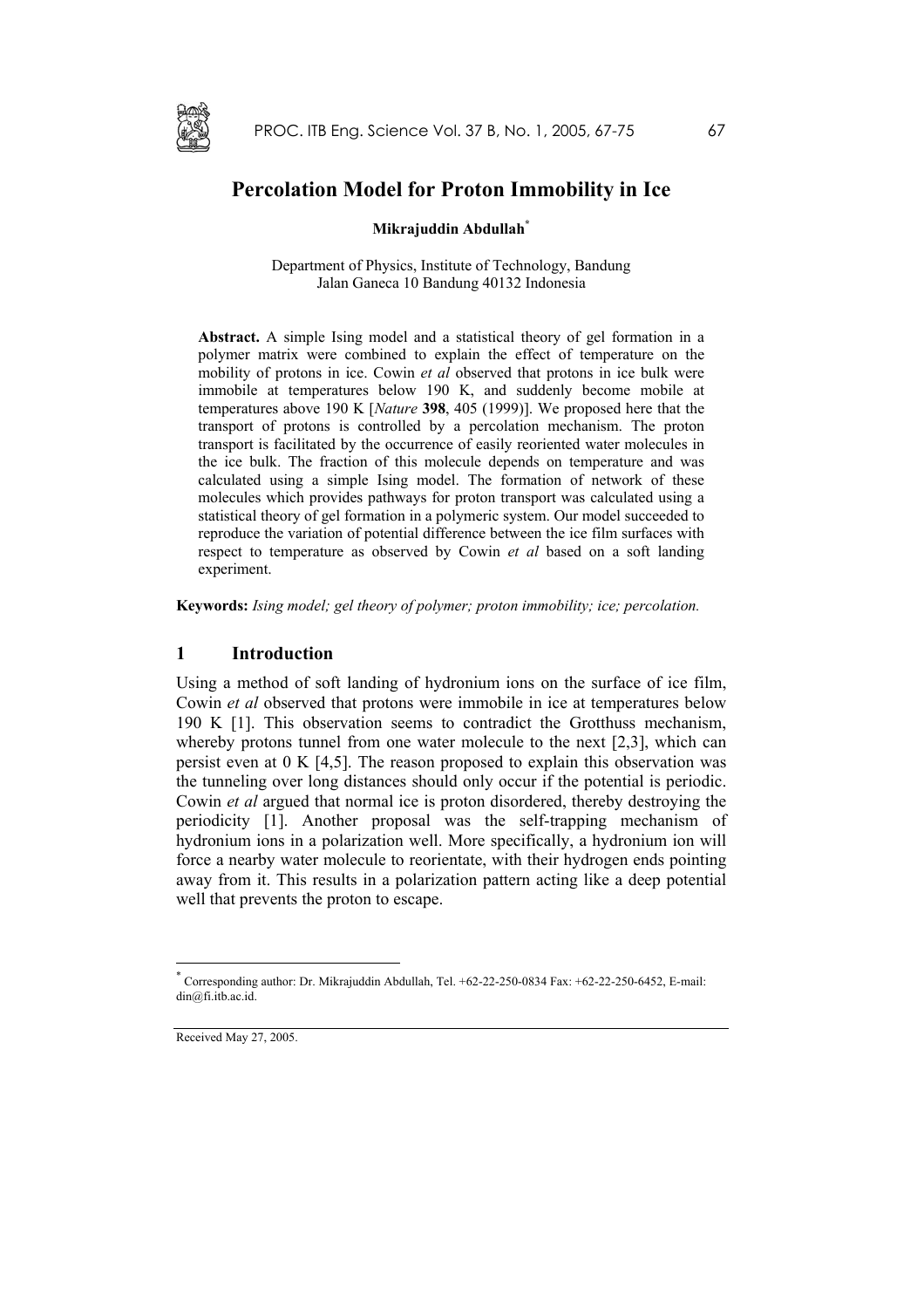The data observed by Cowin *et al* is reproduced in Fig. 1 [1]. After "soft landing" deposition of hydronioum ions on the top surface of the ice film, electric potential difference between the top and the bottom surfaces of the film was measured. They concluded that the protons become immobile at temperatures below 190 K. From the figure, we can see a sudden decrease in the potential difference at temperature around 150 K and 190 K for curves (a) and (b), respectively. It indicates that the resistivity of the film becomes very large at below 190 K, and then decreases suddenly at 190 K. This behavior is usually found in percolating systems. Therefore, it is challenging to examine the relation of this observation with the percolation mechanism. Until presently, no work has been reported to explain the proton transfer in ice using a percolation approach.

In this work, we describe the transport of proton in the ice film using a simple percolation model. As a starting point, we accepted the proposal of Cowin *et al* that proton transport is facilitated by the ability of the water molecule to reorientate [1]. We proposed that at low temperatures, only a small fraction of water molecules can reorientate easily. This fraction, however, increases with temperature. At certain temperature, this fraction is high enough to form a network of easily reoriented water molecules. This network serves as the pathways for proton transport, resulting in a sudden decrease in the potential difference between the film surfaces.



**Figure 1** Effect of temperature on the potential difference between ice film surfaces. The data were adopted from Cowin *et al* [1]. Curve (a) was measured at low charge deposition and curve (b) was measured at high charge deposition.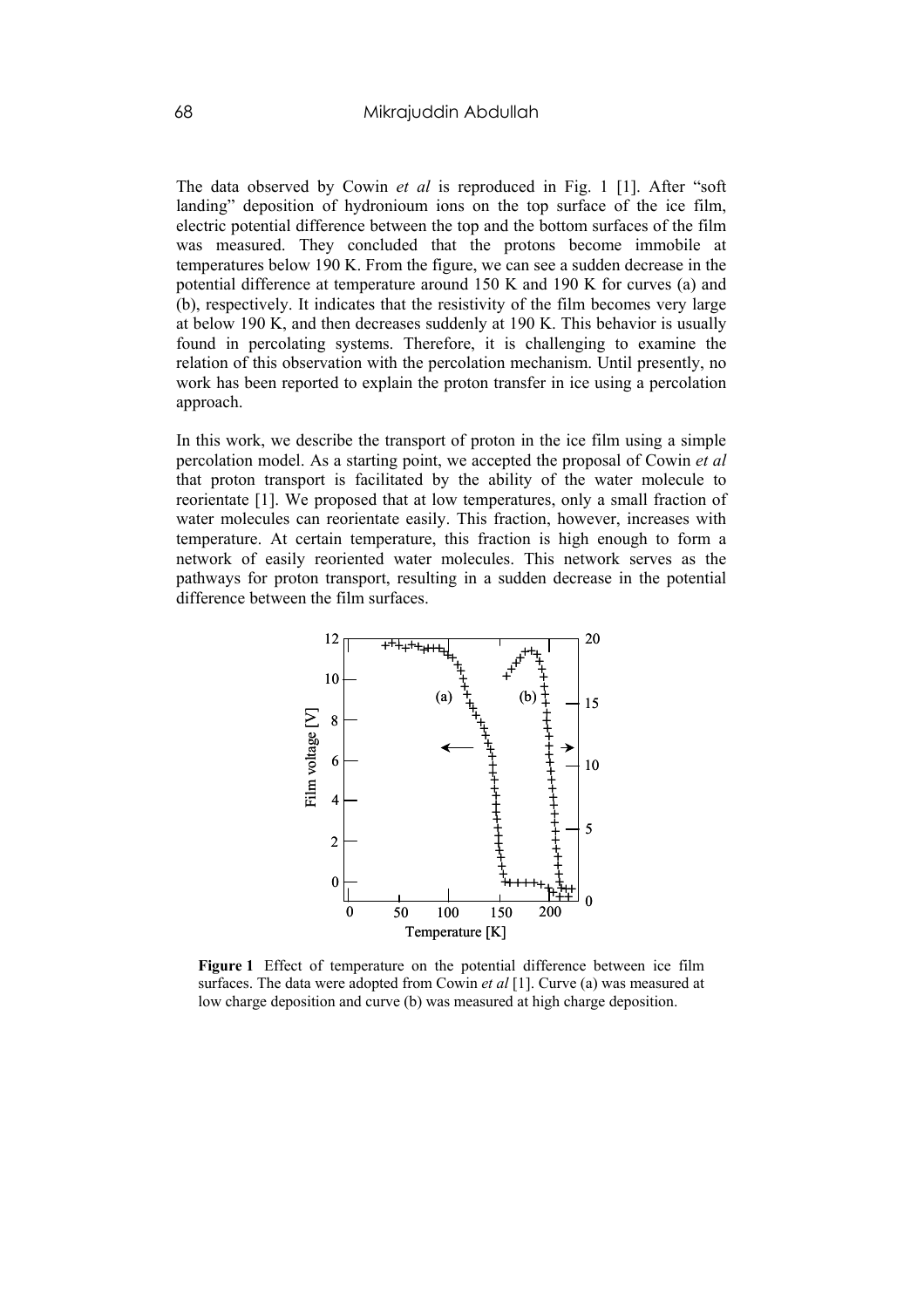The problem to be solved is how to calculate the fraction of easily reoriented water molecules. To this aim, we used a simple Ising model. After finding this fraction, we calculated the fraction of these molecules that forms continuous networks, on the basis of a statistical theory of gel formation in polymeric systems. Combining the two approaches, we found a behavior very similar to that observed by Cowin *et al* [1].

# **2 Theory**

# **2.1 Model Development**

The basic assumptions of our model development are as follows:

- 1. The ice bulk is considered to consist of "easily reoriented (ER)" and "hardly reoriented (HR)" molecules.
- 2. Each molecule can be connected with *n* nearest neighbor (each molecule has *n* hands). In the connected ER molecule network, the proton can move from one molecule to another.
- 3. The range proton transport is related to the size of ER molecule network.
- 4. The fraction of ER molecules should depend on temperature, i.e., increases with temperature.
- 5. To predict the effect of temperature on the proton transport in the ice bulk, one needs to understand the development of the connected ER molecules. To this aim, we performed two step calculations of: (1) the fraction of ER molecules in the ice bulk using a simple Ising model, and (2) adopting the statistical theory of gel formation in a polymeric system to determine the fraction of connected ER molecules. We have also applied similar approach to predict the temperature dependence of electrical conductivity in polymer electrolytes [6] and porous silicon [7].

Suppose the total number of water molecules in the ice is *N* . We define the "upward" molecule and "downward" molecules according to their polarization states, somewhat similar to assignment of spin orientations that used in the Ising model, with a total number of  $N_+$  and  $N_-$ , respectively ( $N = N_+ + N_-$ ). The ER water molecules correspond to molecules that can change easily their "orientation" from "upward" to "downward" and vice versa. On the other hand, the HR water molecules correspond to molecules that cannot easily change their "orientation" from "upward" to "downward" and vice versa. The average energy per molecule is approximated by

$$
\varepsilon(N_+, N) = -\frac{J}{Nn} \sum_{i,j} \sigma_i \sigma_j \tag{1}
$$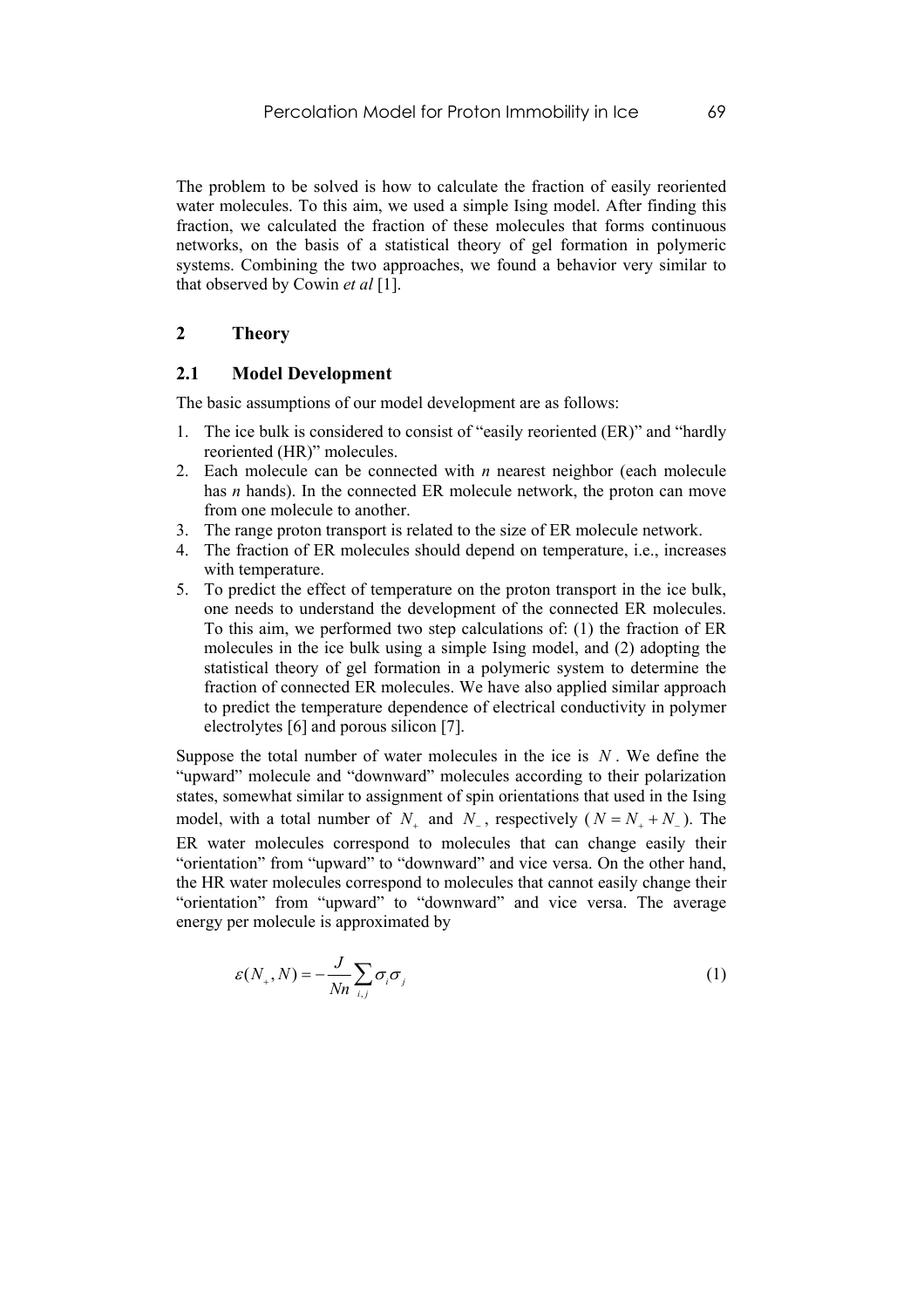having assumed the strength of interaction between "upward"-"upward". "downward"-"downward", and "upward"-"downward" molecules to be the same. In Eq. (1),  $\sigma_i = +1$  is assigned to "upward" molecules and  $\sigma_i = -1$  is assigned to "downward" molecules, *J* is the strength of interaction between neighbor molecules, and *n* is the number of nearest neighbors.

Using Bragg-William approximation, after defining the parameter of long-range order, L which satisfies  $N_{+}/N = (L+1)/2$ , we obtain the approximated form of the energy per molecule as  $\varepsilon(L) = -(J/2)L^2$ , and the partition function is given approximately by [8]

$$
Q(T) = \sum_{L=1}^{+1} \frac{N!}{\left[\frac{1}{2}N(1+L)\right]!\left[\frac{1}{2}(1-L)\right]!} \exp\left[\frac{NnJL^2}{2kT}\right]
$$
(2)

As usual, assuming  $N \rightarrow \infty$ , we can approximate the factorial terms with a Stirling formula. Selecting only *L* , i.e., the value of *L* that maximizes the summation of Eq. (2), we obtain the final solution satisfied by  $\overline{L}$  as

$$
\overline{L} = \tanh\left(\frac{nJ\overrightarrow{L}}{kT}\right) \tag{3}
$$

The parameter  $\overline{L}$  is called the ordering parameter, which can be associated with the fraction of the HR molecules. Therefore, the fraction of the ER molecules is expressed by

$$
\phi = 1 - \overline{L} \tag{4}
$$

Next, we consider the fraction of continuously connected ER molecules. We used the statistical theory of gel formation to determine this fraction. At low fraction of ER molecules, the molecules tend to disperse homogeneously in the ice bulk. No connected ER molecules is developed, so that the transport of proton is suppressed. At higher fraction of ER molecules, the ER molecule clusters are developed, the size of which increases with increasing fraction of ER molecules. At certain fraction of ER molecules (at a certain temperature), an infinitely connected ER molecules appears, resulting in a sudden increase in the proton conductivity. By further increasing the temperature (fraction of ER molecules), the infinitely connected ER molecules will dominate the ice bulk volume, along with decreasing the fraction of HR molecules.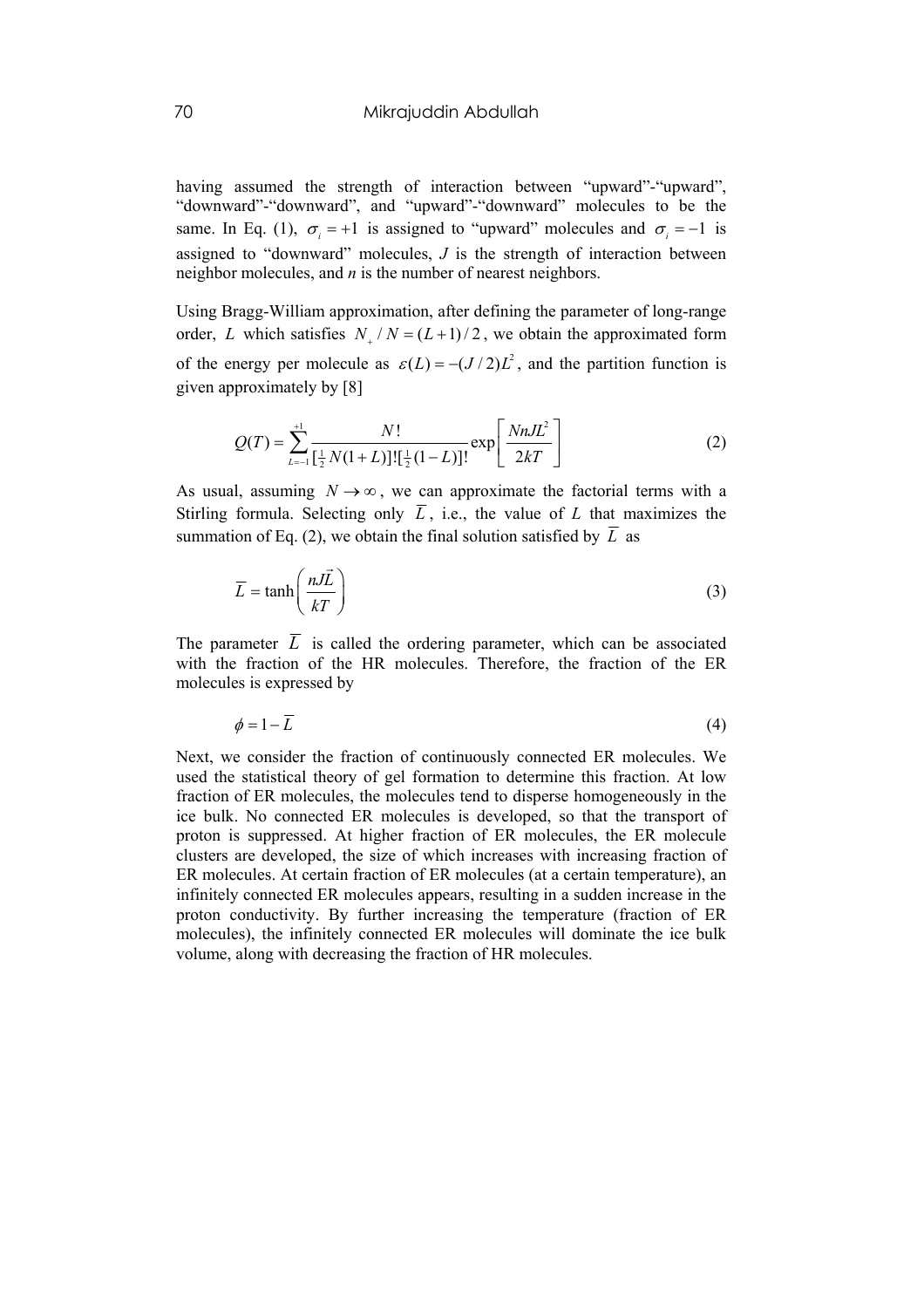#### **2.2 Formation of Connected EF Molecules**

We define  $\beta$  as the probability of direct bonding between two ER molecules. In a cluster of *m* ER molecules (we call *m*-ER), some hands form bonds and the rest remain free. It requires the attachment of (*m*-1) new ER molecules to a preselected ER molecule to form *m*-ER cluster [6]. If only one bond is created at each attachment of a new ER molecule, then  $m-1$  bonds and  $(n-2)m+1$  free hands (excluding the freely preselected hand) appears after the formation of *m*-ER cluster. Since the probability of a hand to form a bond is  $\beta$  and to become free is (1-β), the total probability for forming *m*-ER of any configuration is

$$
P_m = \Omega_m \beta^m \left(1 - \beta\right)^{(n-2)m+1},\tag{5}
$$

with  $\Omega_m$  is the total number of possible configurations.

To form *m*-1 bonds in an *m*-ER, we can select *m*-1 bonds from the total (*m*-1)*n* bonds belonging to the added ER molecules in  $\lceil n(m-1) \rceil! / \{[(n-2)m+1]!(m-1)!\}$  distinct ways, and the added ER molecules can be attached sequentially in  $(m-1)!$  ways. Noting that since all ER molecules in *m*-ER cluster are identical, we have to add a dividing factor of *m*! and obtain

$$
\Omega_m = \frac{[n(m-1)]!}{[(n-2)m+1]!(m-1)!} \times \frac{(m-1)!}{m!} = \frac{[n(m-1)]!}{[(n-2)m+1]!m!}.
$$
 (6)

The number of free hands belonging to the *m*-ER (preselected ER molecule and the added ones) is  $(n-2)m+2$ . Suppose  $N_m$  is the population of  $m$ -ER and  $N_o$  is the total number of ER molecules. The number of free hands belonging to all *m*-ER is  $[(n-2)m+2]N_m$ , the total number of hands belonging to all ER molecules is  $N_0$ *n*, and the total number of free hands is  $N_0$ *n*(1-*β*). The alternative expression for  $P_m$  is therefore given by [9],

$$
P_m = \frac{[(n-2)m+2]N_m}{N_m n(1-\beta)}.
$$
\n(7)

Combining (5) and (7) we obtain

$$
N_m = N_o n (1 - \beta)^2 \Omega_m \frac{\xi^m}{\beta}, \qquad (8)
$$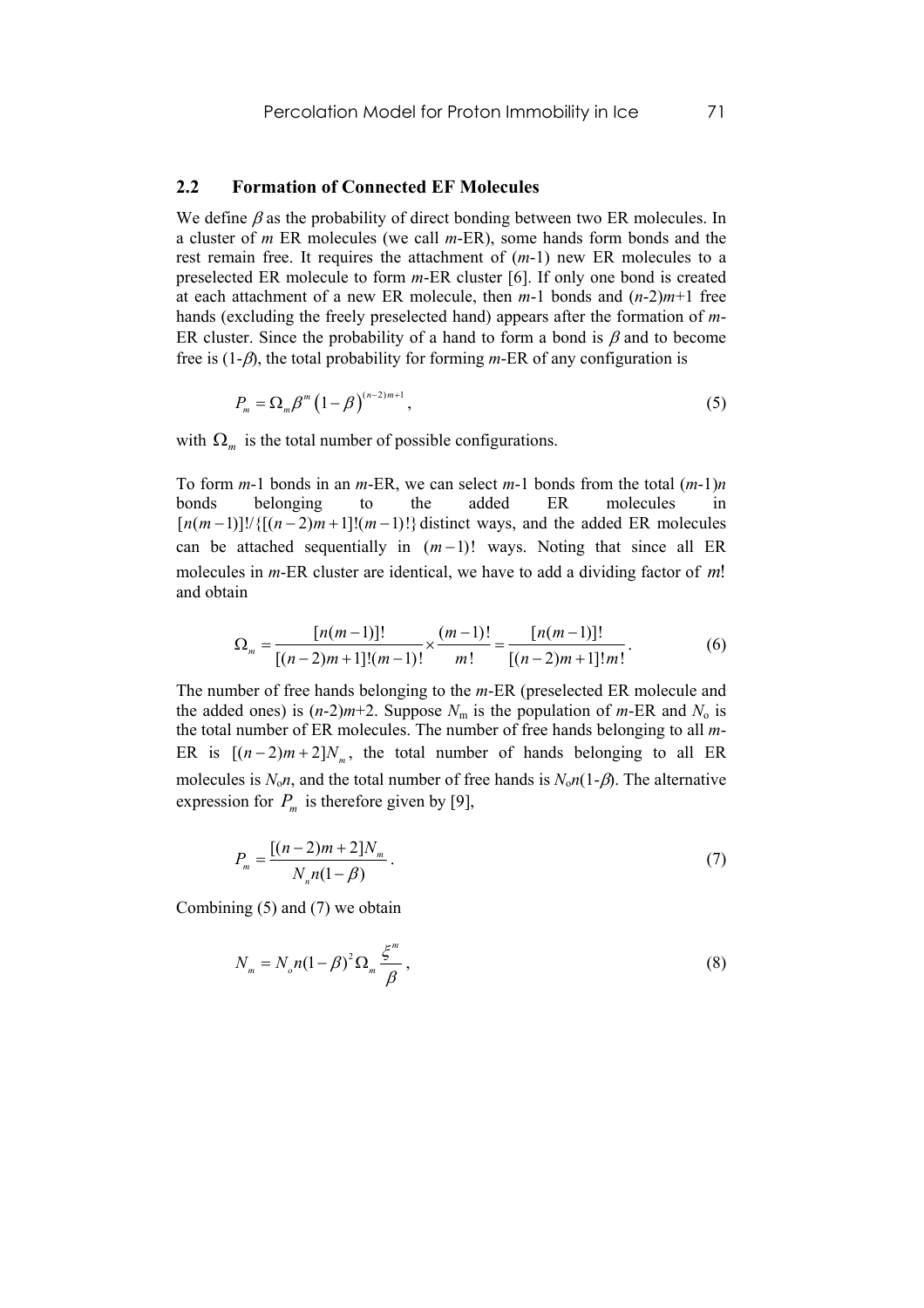with  $\xi = \beta (1 - \beta)^{n-2}$ . The volume of *m*-ER is

$$
W_m = m \frac{N_m}{N_o} = \frac{(1 - \beta)^2}{\beta} n m \Omega_m \xi^m,
$$
\n(9)

which satisfies the normalization condition

$$
\sum_{m=1}^{\infty} W_m = \sum_{m=1}^{\infty} \frac{(1-\beta)^2}{\beta} nm \Omega_m \xi^m = 1.
$$
 (10)

The summation results in (10) depends on the  $\xi$ , and for a certain  $\xi$ , Eq. (10) gives only one summation result. Since  $\xi$  is a polynomial of  $\beta$ , certain  $\xi$  results in more than one  $\beta$ 's. For example, by replacing  $\beta$  with  $\beta^*$ , which also satisfies  $\xi = \beta^* (1 - \beta^*)^{n-2}$ , the summation results remains equal to unity. However, since in general  $(1 - \beta)^2 / \beta \neq (1 - \beta^*)^2 / \beta^*$ , changing  $\beta$  with  $\beta^*$  may results in only when the smallest root of  $\xi = \beta(1-\beta)^{n-2}$  is used [9]. Therefore, the different  $\sum_{m}W_m$ , which seems unphysical. The physical soundness is secured accepted expression for  $W<sub>m</sub>$  is

$$
W_m = \frac{(1 - \beta^*)^2}{\beta^*} nm \Omega_m \xi^m
$$
\n(11)

with  $\beta^*$  is the smallest root of  $\beta (1 - \beta)^{n-2} = \beta^* (1 - \beta^*)^{n-2}$ .

Summing  $W_m$  over all finite  $m$ 's gives the fraction of the so called molecule sol (finite connected ER molecules) with respect to the fraction of ER molecules as

$$
W_s = \sum_{all \text{ finite } m} W_m = \frac{(1 - \beta)^2 \beta^*}{(1 - \beta^*)^2 \beta}.
$$
 (12)

The fraction of the gel (infinite connected ER molecules) with respect to the total fraction of ER molecules is therefore,

$$
W_{g} = 1 - W_{s} = 1 - \frac{(1 - \beta)^{2} \beta^{*}}{(1 - \beta^{*})^{2} \beta}.
$$
\n(13)

The volume fraction of gel with respect to total volume of ice bulk becomes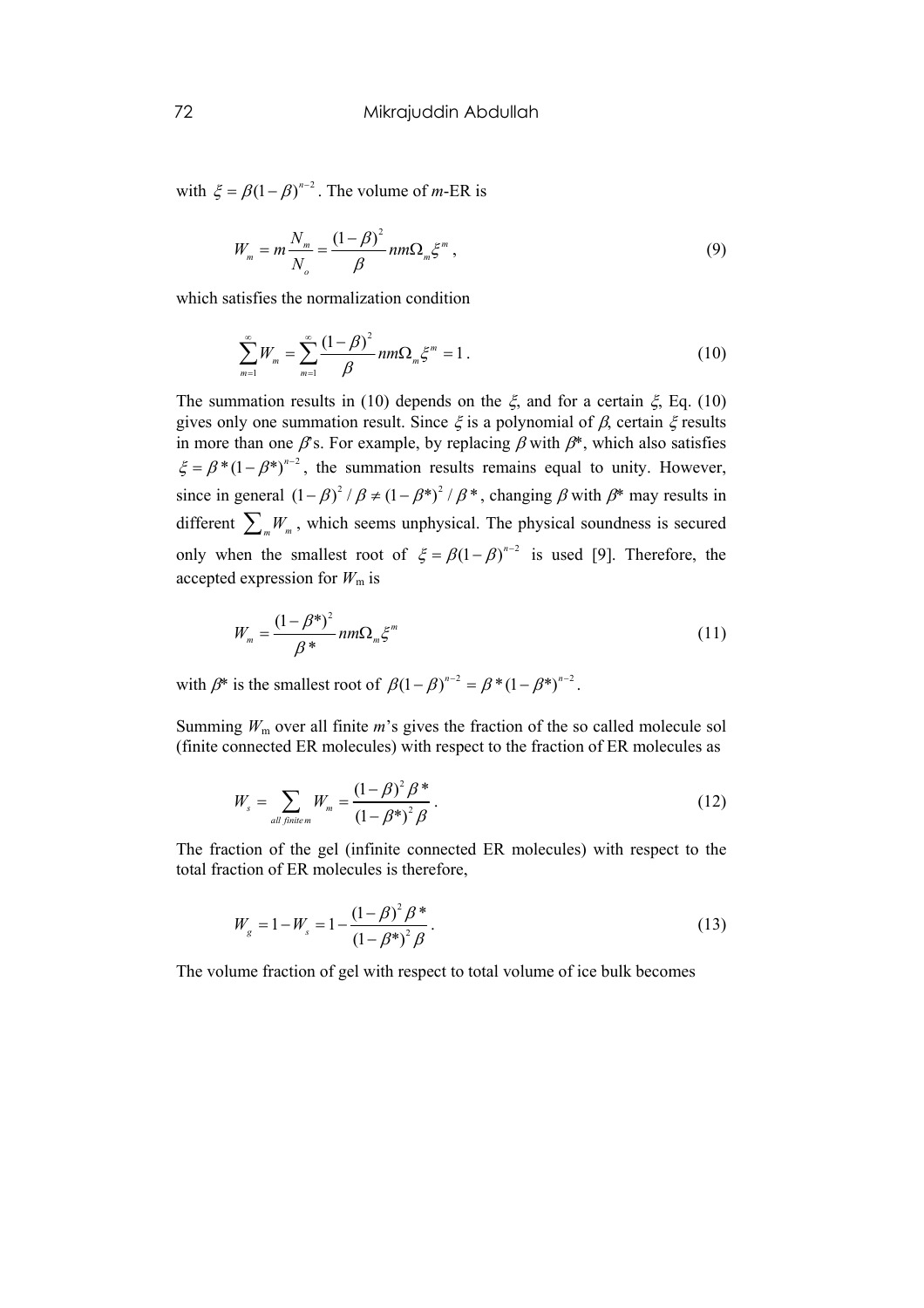$$
W_s^* = \phi W_g \tag{14}
$$

# **2.3 Effective Resistivity**

To determine the effective resistivity, we assume that the material is composed of two phases: (a) the ER gels and (b) a mixture of HR molecules and separated ER molecules. The resistivity of the first phase is denoted by  $\rho_1$  and that of the second phase is denoted by  $\rho_2$ .

The resistivity of gels depends on the gel volume. If the average dimension of gel is  $\ell$ , the resistivity of gels can be approximated by

$$
\frac{1}{\rho_g} \propto \frac{1}{\rho_1} (A/\ell) \propto \frac{1}{\rho_1} (\ell^2/\ell) \propto \frac{1}{\rho_1} \sqrt[p]{W_g^*},
$$
\n(15)

with *D* as the fractal dimension. We can write  $(1 / \rho_{g}) = c(1 / \rho_{1}) \sqrt{\frac{g}{g}}$ , where *c* is a constant. When  $W_s^* \to 1$ ,  $\rho_g \to \rho_1$ , one finds  $c = 1$ . The gels and the second phase form a parallel network, so the effective resistivity satisfies

$$
\frac{1}{\rho_e} = \frac{W_g^*}{\rho_g} + \frac{(1 - W_g^*)}{\rho_2} = \frac{(W_g^*)^{1+1/D}}{\rho_1} + \frac{(1 - W_g^*)}{\rho_2}
$$
(16)

# **3 Results and Discussion**

The probability of a hand to form a bond can be taken to be equal to the fraction of the ER molecules, or  $\beta = \phi$  [6]. Normally, each hydrogen bond in the ice has calculation result using  $\rho_2 = 100 \rho_1$ , with  $\Delta V$  assumed to be proportional to four neighbors [1], therefore we used  $n = 4$  in the calculation. Figure 2 is the  $\rho$ . The voltage difference,  $\Delta V$ , was then normalized to give a maximum value of 12 Volt. The gel was assumed to have a fractal dimension  $D = 2.5$ . This value is close to the fractal dimensions of 2.57 to 2.87 for sandstone pores as observed by Katz and Thompson [10]. The behavior of the theoretical result fairly reproduces the behavior of the experimental data from Cowin *et al* [1]. The percolation-like transition of the potential difference was observed experimentally, which is also showed by the theoretical curve.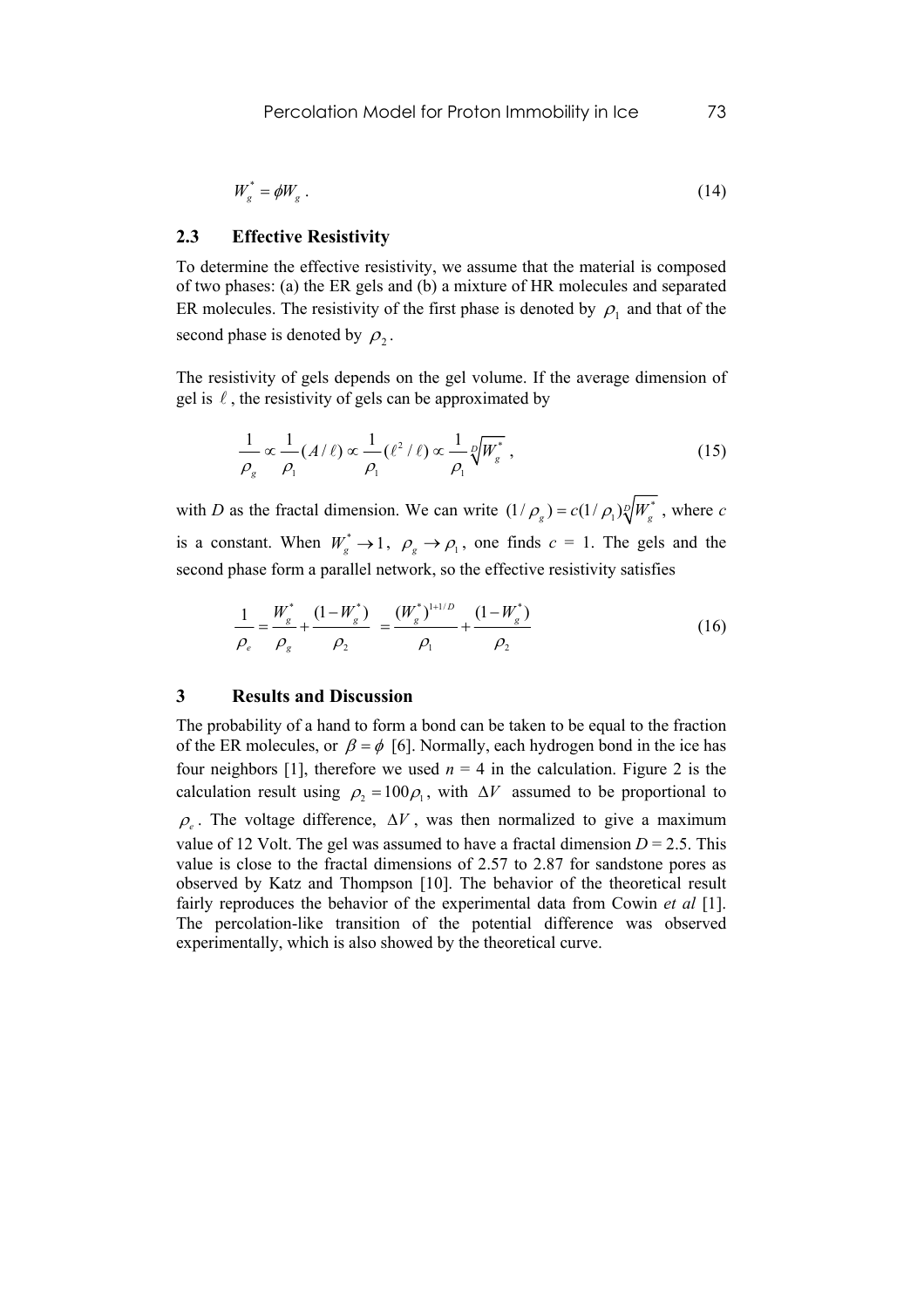

**Figure 2** Theoretical curve showing the effect of temperature on the potential difference between ice film surfaces. For the calculation, the following parameters were used:  $\rho_2 = 100 \rho_1$ ,  $n = 4$ ,  $D = 2.5$ , and  $\Delta V \propto \rho_2$ .

From Fig. 2 we can see that the potential difference suddenly drops at  $T/T_c \approx 0.828$ . From the experimental data [1], the transition from high to low potential difference takes place at 190 K. This result, therefore suggest a "Curie" temperature of  $T_c = 190/0.828 = 230$  K.

#### **4 Conclusion**

As a final remark we summarize that the simple Ising model and the statistical theory of gel formation in a polymeric systems can be used to explain the effect of temperature on the transport of protons in ice. The model succeeded in explaining the behavior of the measured data, which is likely to exhibit a percolation transition at certain temperature. The percolation transition was caused by the formation of the network of the easily reoriented (ER) water molecule to serve as the pathways for proton transport. The fraction of the ER water molecules was calculated by a simple Ising model, while the fraction of network of ER molecules was calculated using a statistical gel model. We also showed that the "Curie" temperature of the ice is around 230 K.

### **Acknowledgement**

Very nice correction of English from one reviewer (MOT) is gratefully acknowledged.